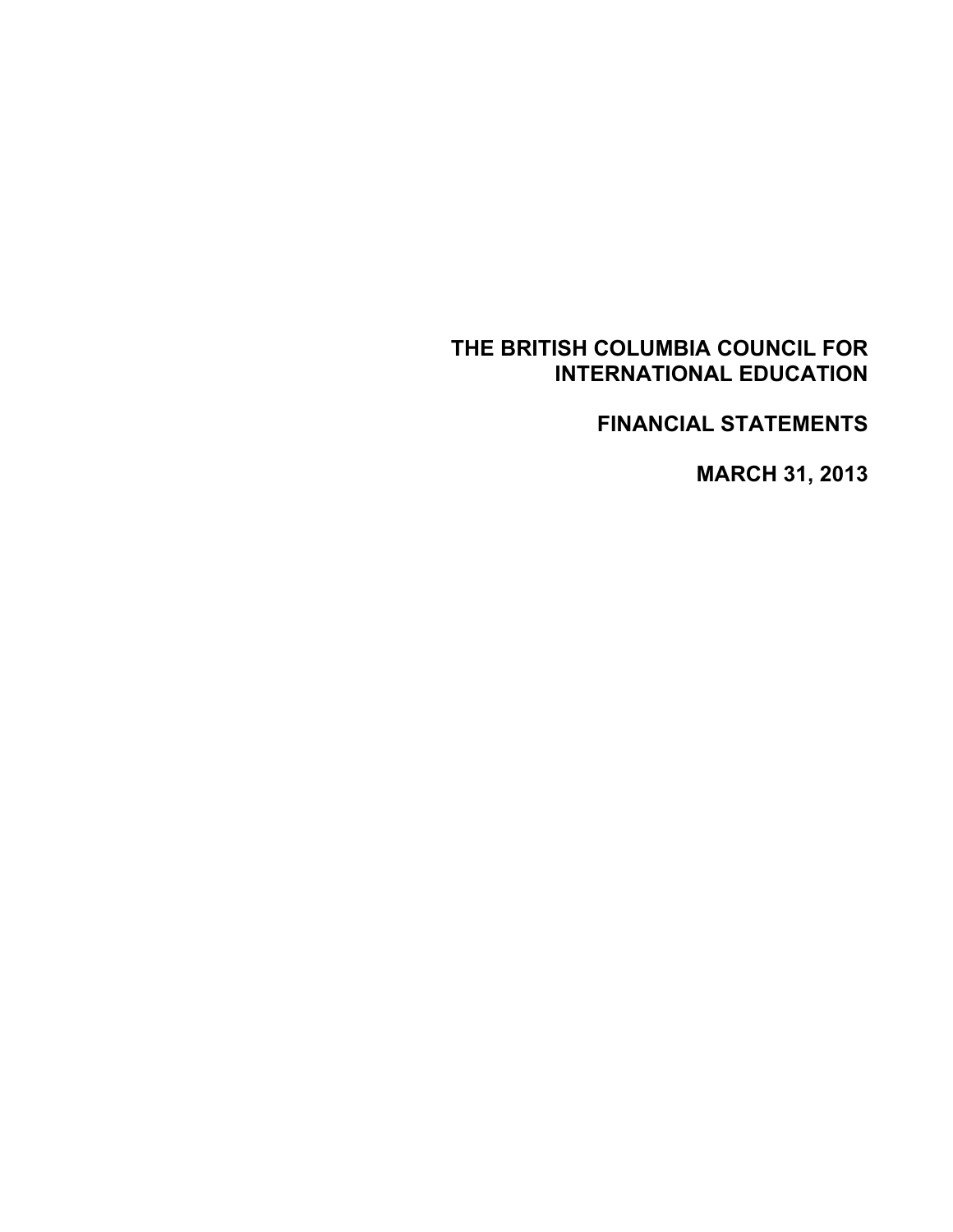

|                      | SUITE 909                       | TELEPHONE:      | $(604) 687 - 8808$ |
|----------------------|---------------------------------|-----------------|--------------------|
|                      | <b>808 WEST HASTINGS STREET</b> | <b>TELEFAX:</b> | $(604) 687 - 2702$ |
| <b>VANCOUVER, BC</b> | CANADA V6C 1C8                  | EMAIL:          | email@steele-co.ca |

#### **INDEPENDENT AUDITOR'S REPORT**

#### To the Members of The British Columbia Council for International Education

We have audited the statements of financial position of The British Columbia Council for International Education ("the Council") as at March 31, 2013 and the statements of operations, changes in net financial assets and cash flows for the year then ended and a summary of significant accounting policies and other explanatory information.

#### Management's Responsibility for the Financial Statements

Management is responsible for the preparation and fair presentation of these financial statements in accordance with Canadian public sector accounting standards and the requirements of Section 23.1 of the Budget Transparency and Accountability Act of the Province of British Columbia and for such internal control as management determines is necessary to enable the preparation of financial statements that are free from material misstatement, whether due to fraud or error.

#### **Auditor's Responsibility**

Our responsibility is to express an opinion on these financial statements based on our audit. We conducted our audits in accordance with Canadian generally accepted auditing standards. Those standards require that we comply with ethical requirements and plan and perform the audit to obtain reasonable assurance about whether the financial statements are free from material misstatement.

An audit involves performing procedures to obtain audit evidence about the amounts and disclosures in the financial statements. The procedures selected depend on the auditor's judgement, including the assessment of the risks of material misstatement of the financial statements, whether due to fraud or error. In making those risk assessments, the auditor considers internal control relevant to the entity's preparation and fair presentation of the financial statements in order to design audit procedures that are appropriate in the circumstances, but not for the purpose of expressing an opinion on the effectiveness of the entity's internal control. An audit also includes evaluating the appropriateness of accounting policies used and the reasonableness of accounting estimates made by management, as well as evaluating the overall presentation of the financial statements.

We believe that the audit evidence we have obtained is sufficient and appropriate to provide a basis for our audit opinion.

#### Opinion

In our opinion, these financial statements present fairly, in all material respects, the financial position of the Council as at March 31, 2013 and the results of its operations, net financial assets and cash flows for the year in accordance with Canadian public sector accounting standards and Section 23.1 of the Budget Transparency and Accountability Act of the Province of British Columbia.

#### Report on Other Legal and Regulatory Reguirements

As required by the Society Act (British Columbia), we report that, in our opinion, these principles have been applied, after giving retrospective application to the adoption of deferred contributions as explained in Note 3 to the financial statements, on a basis consistent with that of the preceding year.

Auch + Co.

Vancouver, Canada May 13, 2013

CHARTERED ACCOUNTANTS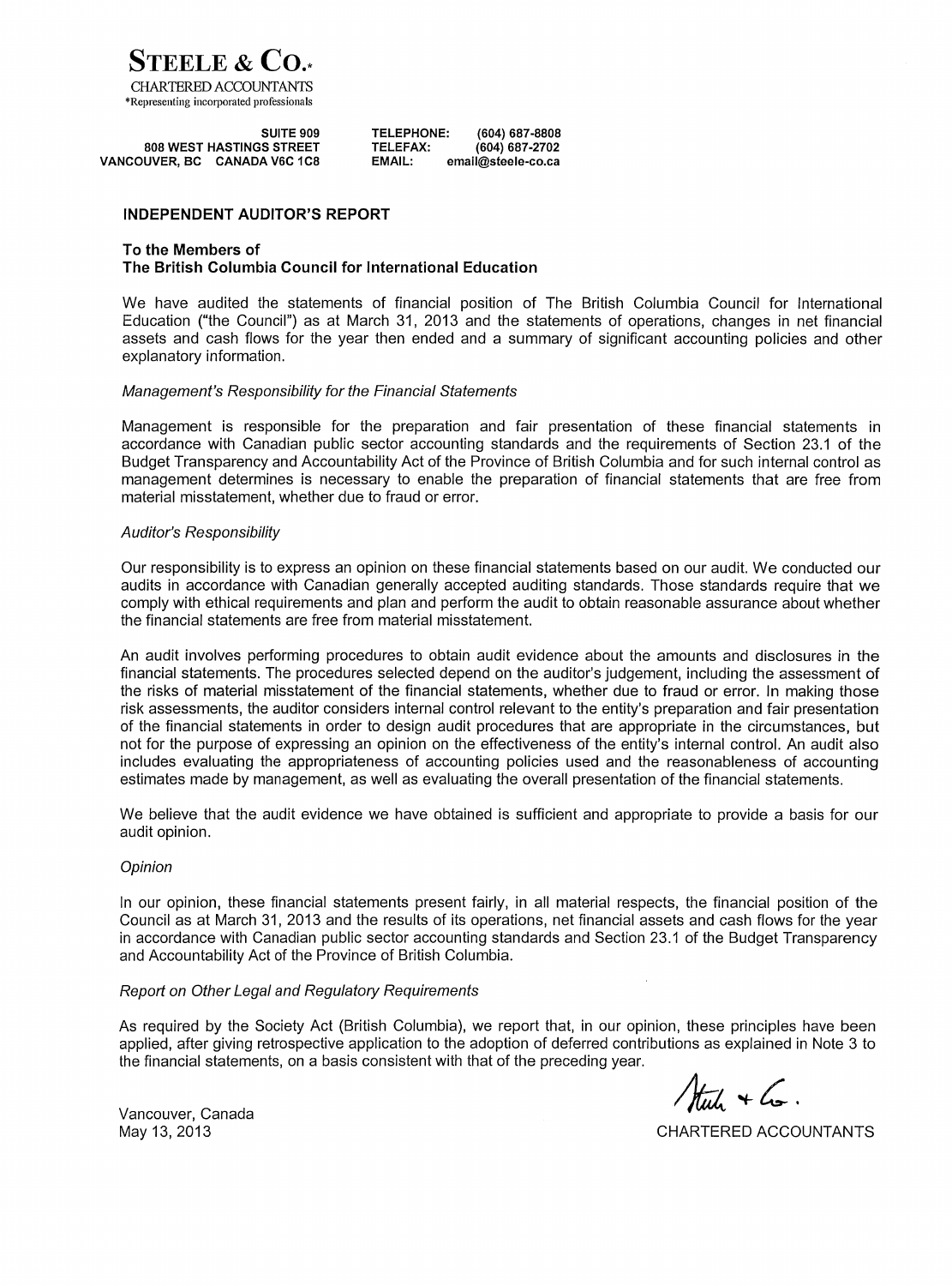STATEMENT OF FINANCIAL POSITION

|                                                                                                                                     | <b>NOTE</b>             | <b>MARCH 31,</b><br>2013                    | <b>MARCH 31,</b><br>2012<br>Restated -<br>Note 10 |  |
|-------------------------------------------------------------------------------------------------------------------------------------|-------------------------|---------------------------------------------|---------------------------------------------------|--|
| <b>FINANCIAL ASSETS</b>                                                                                                             |                         |                                             |                                                   |  |
| CASH AND CASH EQUIVALENTS<br><b>GUARANTEED INVESTMENT CERTIFICATES</b><br><b>ACCOUNTS RECEIVABLE</b><br><b>SALES TAX RECEIVABLE</b> | 4<br>5                  | \$<br>284,164<br>641,847<br>40,715<br>6,249 | \$<br>250,092<br>367,634<br>28,369<br>3,251       |  |
|                                                                                                                                     |                         | 972,975                                     | 649,346                                           |  |
| <b>LIABILITIES</b>                                                                                                                  |                         |                                             |                                                   |  |
| <b>ACCOUNTS PAYABLE</b><br>AND ACCRUED LIABILITIES<br>SALARIES AND ASSESSMENTS PAYABLE<br><b>DEFERRED REVENUE</b>                   | 8                       | 75,322<br>250,940<br>101,498<br>427,760     | 44,894<br>280,974<br>61,500<br>387,368            |  |
| <b>NET FINANCIAL ASSETS</b>                                                                                                         |                         | 545,215                                     | 261,978                                           |  |
| <b>NON-FINANCIAL ASSETS</b>                                                                                                         |                         |                                             |                                                   |  |
| <b>TANGIBLE CAPITAL ASSETS</b><br>PREPAID EXPENSES                                                                                  | 9                       | 87,820<br>67,934                            | 104,010<br>25,685                                 |  |
|                                                                                                                                     |                         | 155,754                                     | 129,695                                           |  |
| <b>ACCUMULATED SURPLUS</b>                                                                                                          | 10                      | 700,969<br>\$                               | 391,673<br>\$                                     |  |
| GOING CONCERN CONSIDERATIONS<br><b>COMMITMENTS</b>                                                                                  | $\overline{2}$<br>7 & 6 |                                             |                                                   |  |

APPROVED ON BEHALF OF THE BOARD

 $\overline{\phantom{a}}$ 

Dr. Randall<sup>"</sup>Martin

R. Ciceri

Robin Ciceri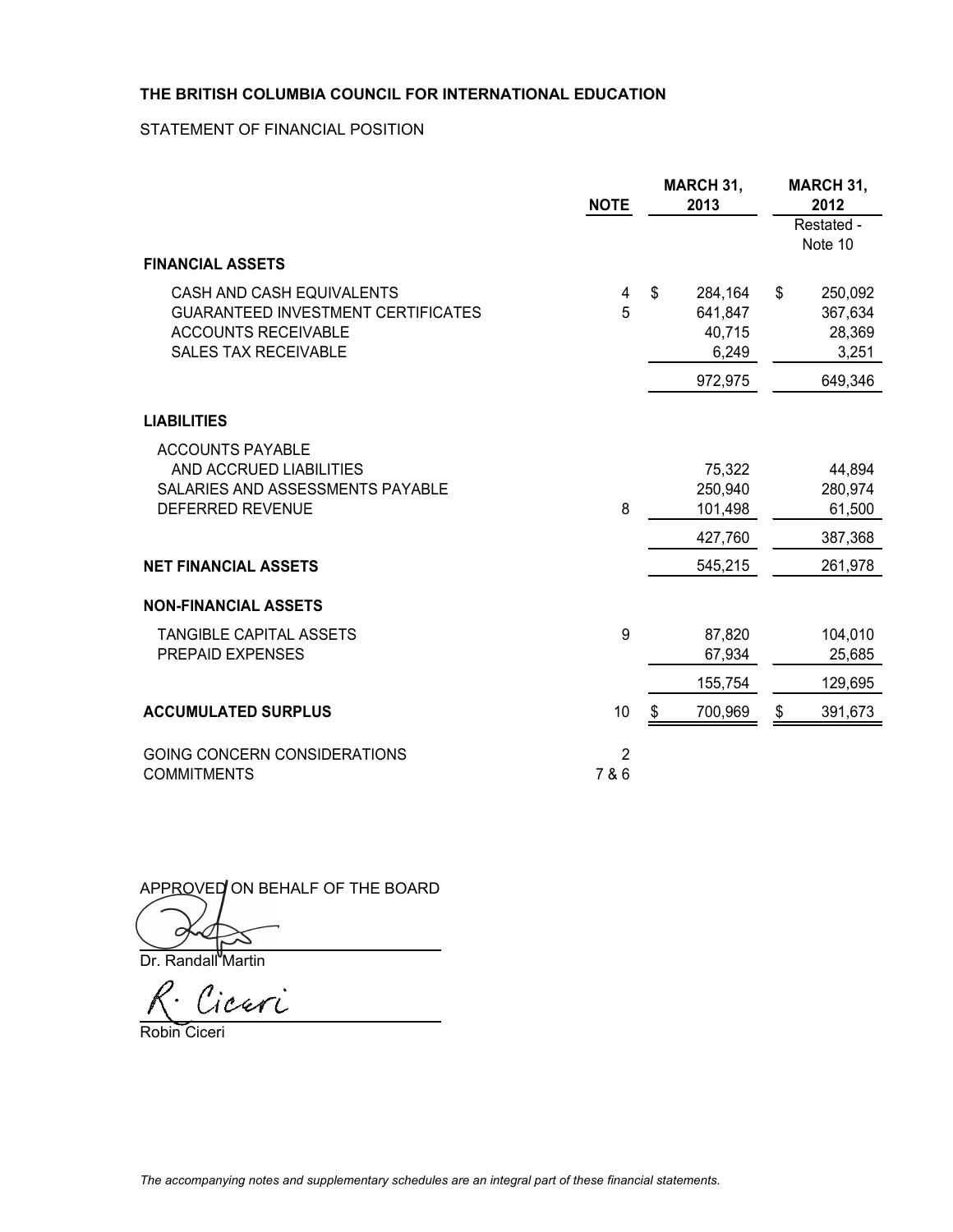### STATEMENT OF OPERATIONS

|                                                                                                                               | <b>2013 BUDGET</b>         | 2013                       | YEAR ENDED MARCH 31,<br>2012 |                       |  |
|-------------------------------------------------------------------------------------------------------------------------------|----------------------------|----------------------------|------------------------------|-----------------------|--|
|                                                                                                                               | (Note 14)                  |                            |                              | Restated -<br>Note 10 |  |
| <b>REVENUES</b>                                                                                                               |                            |                            |                              |                       |  |
| <b>EDUCATION QUALITY</b><br>ASSURANCE (EQA) (SCHEDULE)<br><b>GOVERNMENT GRANTS (SCHEDULE)</b><br>ADMINISTRATION AND OPERATING | \$<br>407,500<br>1,250,000 | \$<br>376,931<br>1,300,000 | \$                           | 376,200<br>1,250,000  |  |
| <b>CONTRACTS (SCHEDULE)</b><br>OTHER (SCHEDULE)                                                                               | 160,000<br>8,000           | 237,361<br>20,035          |                              | 186,690<br>1,764      |  |
|                                                                                                                               | 1,825,500                  | 1,934,327                  |                              | 1,814,654             |  |
| <b>EXPENSES</b>                                                                                                               |                            |                            |                              |                       |  |
| <b>EDUCATION QUALITY</b><br>ASSURANCE (EQA) (SCHEDULE)<br>ADMINISTRATION AND OPERATING                                        | 407,500                    | 275,707                    |                              | 341,886               |  |
| CONTRACTS (SCHEDULE)                                                                                                          | 1,418,000                  | 1,349,324                  |                              | 1,581,242             |  |
|                                                                                                                               | 1,825,500                  | 1,625,031                  |                              | 1,923,128             |  |
| <b>ANNUAL SURPLUS (DEFICIT)</b>                                                                                               | \$                         | 309,296                    |                              | (108, 474)            |  |
| <b>ACCUMULATED SURPLUS</b><br>AT BEGINNING OF THE YEAR                                                                        |                            | 391,673                    |                              | 500,147               |  |
| <b>ACCUMULATED SURPLUS</b><br>AT END OF THE YEAR                                                                              |                            | \$<br>700,969              | \$                           | 391,673               |  |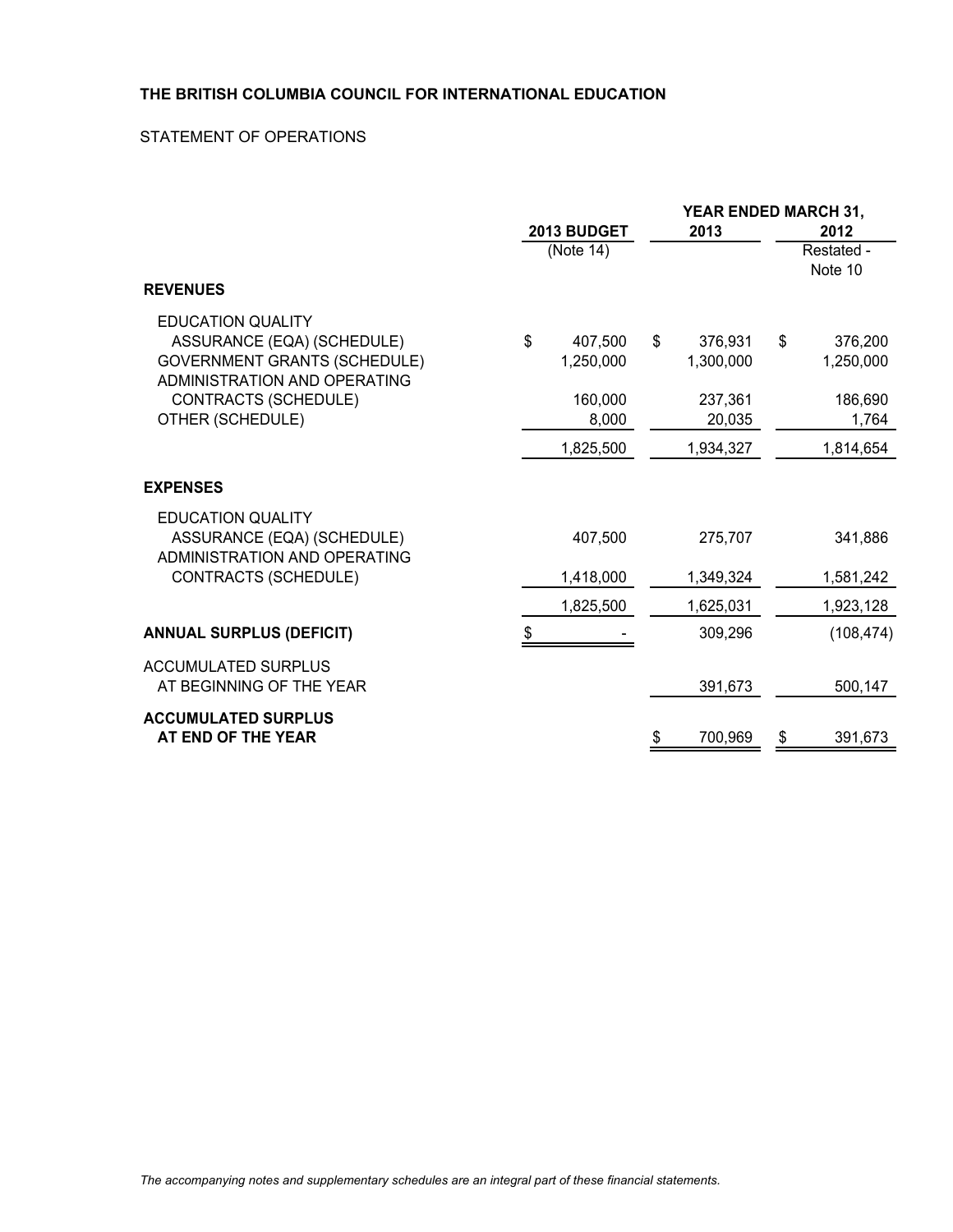## STATEMENT OF CHANGE IN NET FINANCIAL ASSETS

|                                                              | 2013 BUDGET | 2013 |           |    | YEAR ENDED MARCH 31,<br>2012 |  |  |  |
|--------------------------------------------------------------|-------------|------|-----------|----|------------------------------|--|--|--|
|                                                              | (Note 14)   |      |           |    | Restated -<br>Note 10        |  |  |  |
| ANNUAL SURPLUS (DEFICIT)                                     | \$          | \$   | 309,297   | \$ | (108, 474)                   |  |  |  |
| <b>ACQUISITION OF TANGIBLE</b><br><b>CAPITAL ASSETS</b>      |             |      | (13, 191) |    | (39, 309)                    |  |  |  |
| AMORTIZATION OF TANGIBLE<br><b>CAPITAL ASSETS</b>            | 24,885      |      | 29,381    |    | 48,743                       |  |  |  |
| USE OF PREPAID EXPENSES                                      | (24, 885)   |      | (42, 250) |    | 48,726                       |  |  |  |
| <b>INCREASE (DECREASE) IN NET</b><br><b>FINANCIAL ASSETS</b> |             |      | 283,237   |    | (50, 314)                    |  |  |  |
| <b>NET FINANCIAL ASSETS</b><br>BEGINNING OF THE YEAR         |             |      | 261,978   |    | 312,292                      |  |  |  |
| <b>NET FINANCIAL ASSETS</b><br><b>END OF THE YEAR</b>        |             | \$   | 545,215   | \$ | 261,978                      |  |  |  |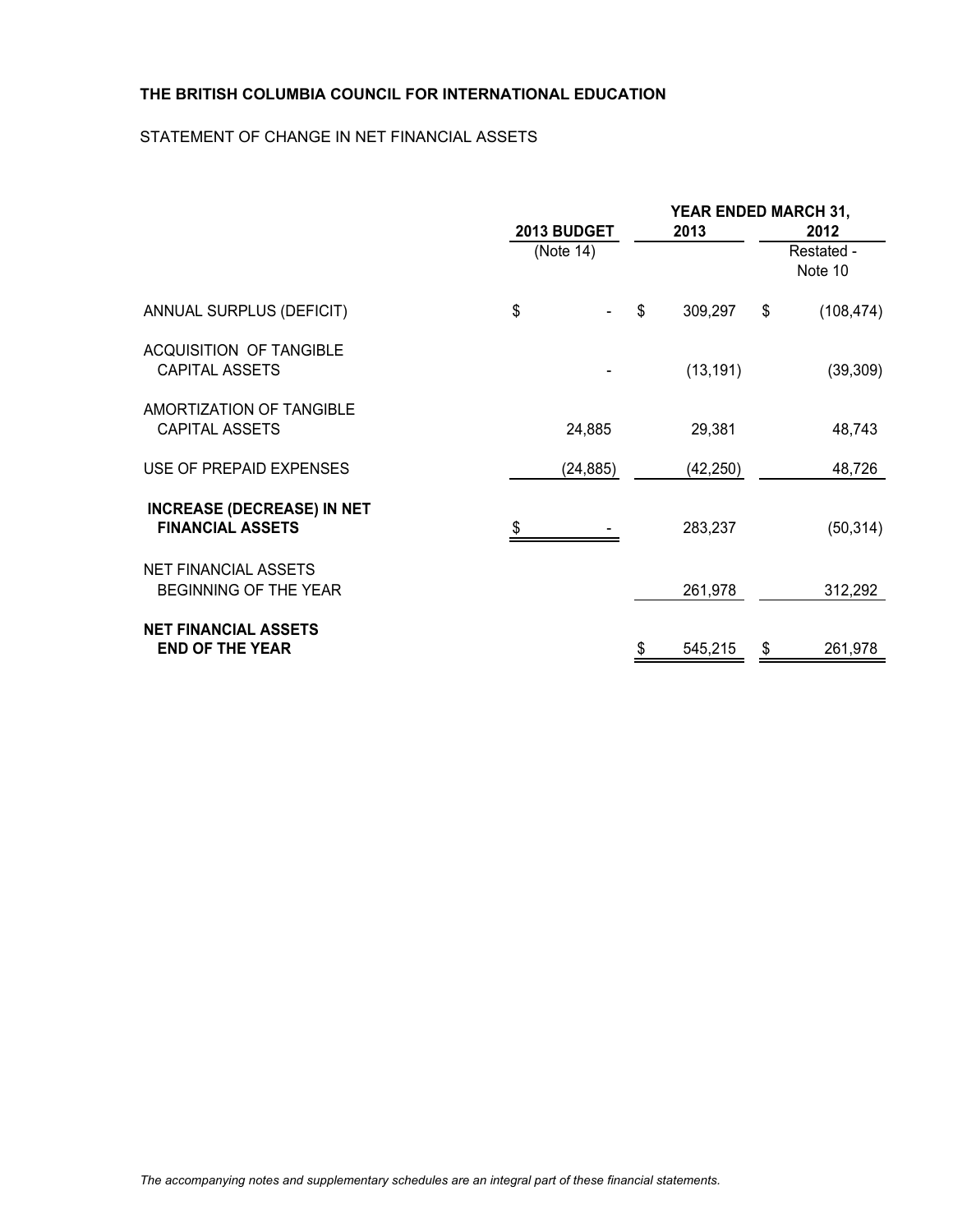## STATEMENT OF CASH FLOWS

|                                                            | <b>YEAR ENDED MARCH 31,</b><br>2013<br>2012 |               |                   |
|------------------------------------------------------------|---------------------------------------------|---------------|-------------------|
|                                                            |                                             |               | Restated -        |
|                                                            |                                             |               | Note 10           |
| <b>OPERATING TRANSACTIONS</b>                              |                                             |               |                   |
| CASH RECEIVED FROM                                         |                                             |               |                   |
| EQA                                                        | \$<br>357,231                               | \$            | 397,350           |
| <b>GOVERNMENT GRANTS</b>                                   | 1,339,998                                   |               | 994,900           |
| OPERATING/CONTRACTS                                        | 146,919                                     |               | 112,173           |
| OTHER INVESTMENT INCOME                                    | 17,519                                      |               | 1,764             |
| <b>SUMMER EVENTS</b>                                       | 105,373                                     |               | 33,231            |
| <b>CASH PAID FOR</b>                                       | 1,967,040                                   |               | 1,539,418         |
|                                                            |                                             |               |                   |
| <b>ADVERTISING</b><br>DATABASE AND EQUIPMENT MAINTENANCE   | 629<br>5,361                                |               | 48,538            |
| <b>EQA</b>                                                 | 267,928                                     |               | 340,825           |
| <b>EVENT FEES</b>                                          | 97,076                                      |               | 6,826             |
| SALES TAX (RECOVERABLE)                                    | (561)                                       |               | (33, 599)         |
| <b>INSURANCE</b>                                           | 3,597                                       |               | 2,313             |
| <b>LEADERSHIP AND ORGANIZATION</b>                         | 5,302                                       |               |                   |
| <b>MARKETING</b>                                           | 135,302                                     |               | 144,841           |
| OFFICE COMMUNICATIONS                                      | 50,195                                      |               | 51,517            |
| OFFICE SUPPLIES AND MISCELLANEOUS                          | 22,691                                      |               | 28,562            |
| PROFESSIONAL AND CONSULTING FEES                           | 54,686                                      |               | 192,591           |
| <b>RENT AND FACILITIES</b><br><b>SALARIES AND BENEFITS</b> | 79,267<br>837,666                           |               | 85,600<br>667,596 |
| <b>TRAVEL AND HOSPITALITY</b>                              | 86,425                                      |               | 111,134           |
|                                                            | 1,645,564                                   |               | 1,646,744         |
| CASH PROVIDED BY (APPLIED TO)                              |                                             |               |                   |
| OPERATING TRANSACTIONS                                     | 321,476                                     |               | (107, 326)        |
| <b>CAPITAL TRANSACTIONS</b>                                |                                             |               |                   |
| CASH USED TO ACQUIRE TANGIBLE CAPITAL ASSETS               | (13, 191)                                   |               | (39, 309)         |
| CASH APPLIED TO CAPITAL TRANSACTIONS                       | (13, 191)                                   |               | (39, 309)         |
| <b>INVESTING TRANSACTIONS</b>                              |                                             |               |                   |
| <b>GUARANTEED INVESTMENT CERTIFICATES</b>                  | (274, 213)                                  |               | (307, 179)        |
| CASH APPLIED TO INVESTING TRANSACTIONS                     | (274, 213)                                  |               | (307, 179)        |
| INCREASE (DECREASE) IN CASH AND CASH EQUIVALENTS           | 34,072                                      |               | (453, 814)        |
| CASH AND CASH EQUIVALENTS BEGINNING OF THE YEAR            | 250,092                                     |               | 703,906           |
| CASH AND CASH EQUIVALENTS END OF THE YEAR                  | \$<br>284,164                               | $\frac{1}{2}$ | 250,092           |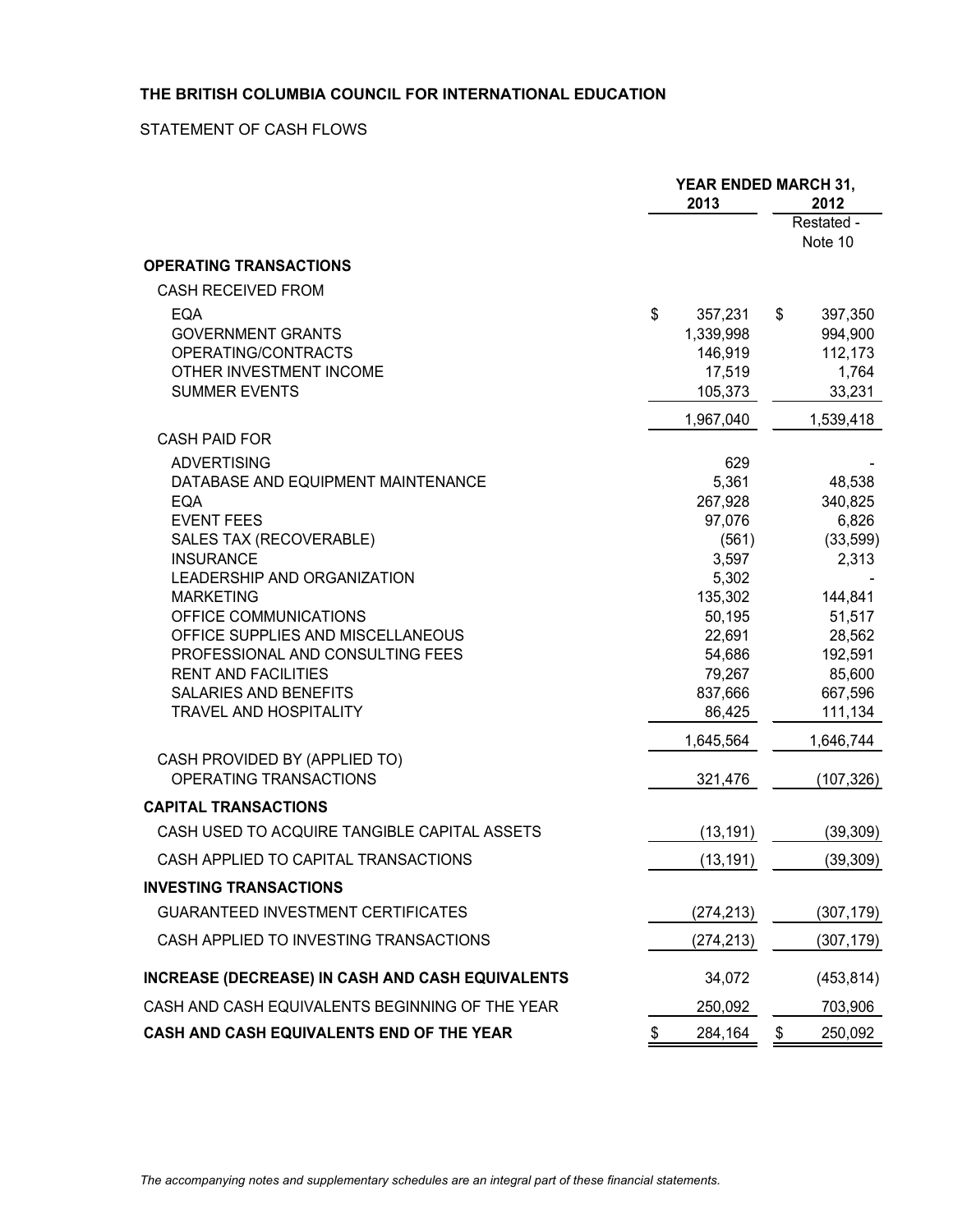MARCH 31, 2013

#### **1. NATURE OF OPERATIONS**

The British Columbia Council for International Education ("the Council") is an educational marketing institution incorporated in 1991 under the Society's Act of British Columbia. On January 23, 2009, the Council changed its name from the British Columbia Centre for International Education to the British Columbia Council for International Education, amended its Constitution and replaced its By-Laws in their entirety. At the same time, its mandate was expanded to include overseas missions, new internal and external programs, marketing and communication portfolios and to administer government sponsored initiatives, such as the Education Quality Assurance Program "(EQA"). The Council receives funding for its programs through the Ministry of Advanced Education or other government funded agencies. Previously, the Council was funded by internal programs and membership dues. In 2012, the mandate and mission of the Council was further changed and scaled back to focus on the core areas of planning and logistics of international events, marketing British Columbia in the international markets and administering the EQA program.

The Council reports to the Legislative Assembly through the Ministry of Advanced Education and is considered a Government Reporting Entity ("GRE"). The Council has no issued shares.

The Council is exempt from income taxes under the Income Tax Act.

#### **2. GOING CONCERN CONSIDERATIONS**

These financial statements have been prepared on the assumption that the Council is a going concern, meaning it will continue in operation for the foreseeable future and will be able to realize assets and discharge liabilities in the ordinary course of operations. Different bases of measurement may be appropriate if the Council is not expected to continue in operation for the foreseeable future. The Council is economically dependent on government support to fund its programs and activities. The Council's continuation as a going concern is dependent upon its ability to receive future government funding sufficient to meet current and future obligations.

As at March 31, 2013, the Council had net financial assets of \$545,215 (2012 - \$261,978).

The Council has Provincial government grant commitments of \$1,300,000 to fund its fiscal 2014 operations and \$200,000 for the EQA program and received funding of \$1,300,000 and \$200,000 respectively to fund its fiscal 2013 operations and the EQA program.

## **3. SUMMARY OF SIGNIFICANT ACCOUNTING POLICIES**

#### a. Basis of Accounting

These financial statements are prepared by management in accordance with Section 23.1 of the Budget Transparency and Accountability Act of the Province of British Columbia. This Section requires that financial statements be prepared in accordance with Canadian Public Sector Accounting Standards ("PSAS") modified by B.C. Regulation 198/2011, "Restricted Contributions Regulation". This regulation requires organizations to account for restricted contributions received as deferred contributions and recognize them in revenue as the related expenditures occur or, in the case of restricted contributions for the purchase of tangible capital assets, as amortization expense is recorded for the related asset. There is no significant conflict in the accounting results under the Restricted Contributions Regulation and Sections PS 3100 or PS 3410 on the Council's financial statements.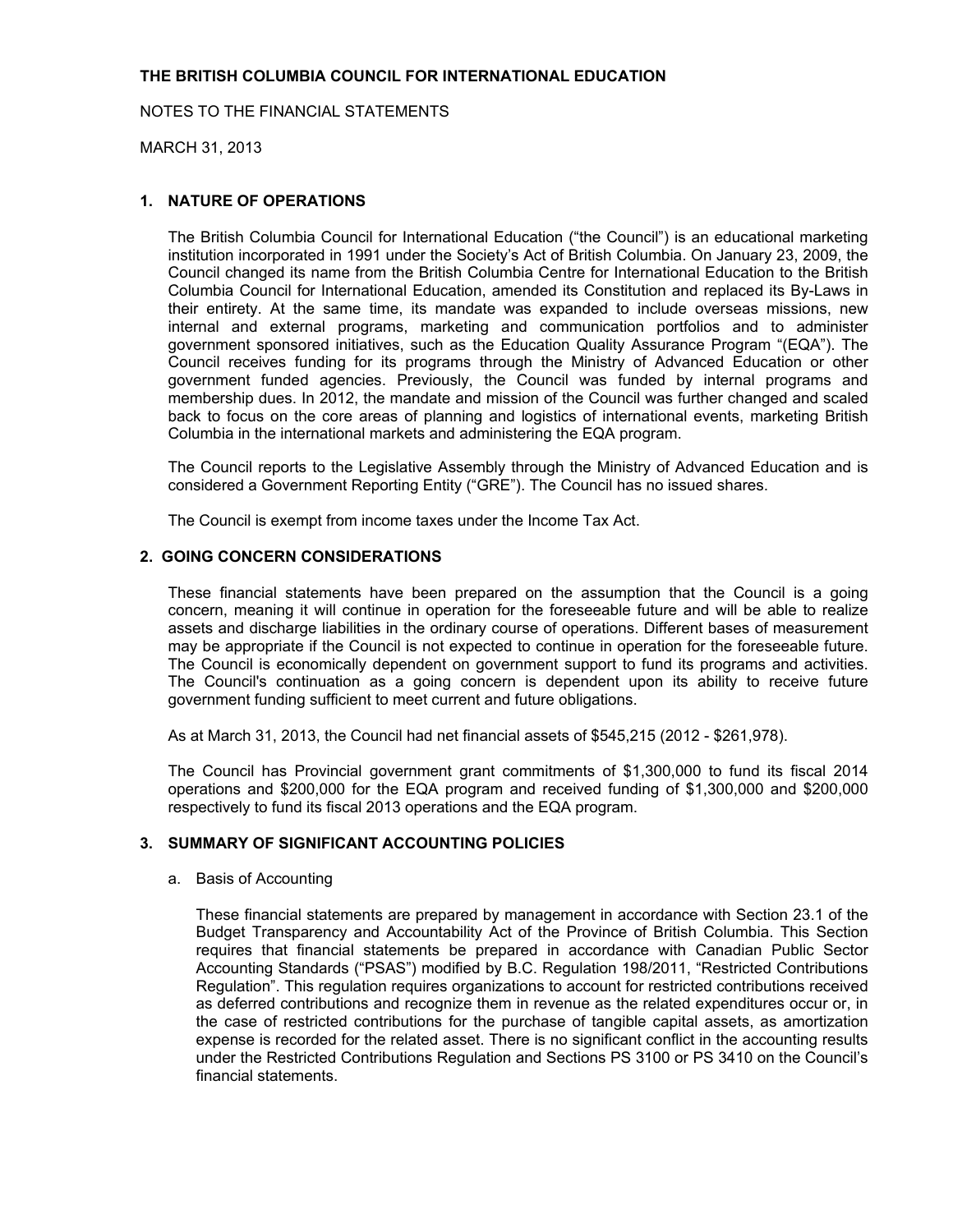NOTES TO THE FINANCIAL STATEMENTS

MARCH 31, 2013

#### **3. SUMMARY OF SIGNIFICANT ACCOUNTING POLICIES (CONTINUED)**

b. Cash and Cash Equivalents

Cash and cash equivalents include cash on hand, demand deposits and short-term highly liquid investments that are readily convertible to known amounts of cash and that are subject to an insignificant risk of change in value. These short-term investments generally have a maturity of three months or less at acquisition and are held for the purpose of meeting short-term cash commitments rather than for investing.

c. Guaranteed Investment Certificates

Guaranteed investment certificates are interest bearing and generally have a maturity date of one year or less.

- d. Employee Future Benefits
	- i. The employees of the Council belong to the Municipal Pension Plan which is a multiemployer joint trustee plan. This plan is a defined benefit plan, providing a pension on retirement based on the member's age at retirement, length of service and highest earnings averaged over five years. Inflation adjustments are contingent upon available funding.

The joint trustee board of the plan determines the required plan contributions annually.

The contribution of the Council to the plan is recorded as an expense for the year.

- ii. The costs of insured benefits reflected in these financial statements are the Council's portion of the insurance premiums owed for coverage of employees during the period.
- e. Tangible Capital Assets Including Capital Leases

Tangible capital assets are recorded at cost, which includes amounts that are directly related to the acquisition, design, construction, development, improvement or betterment of the assets.

The Council does not have any capital leases.

The cost, less estimated residual value, of the tangible capital assets, excluding land, is amortized on a declining balance basis over their estimated useful lives as follows:

Leasehold improvements and the straight line straight line

Computer equipment and software 50%-100% declining balance method Office furniture and equipment 20% declining balance method Website 30% declining balance method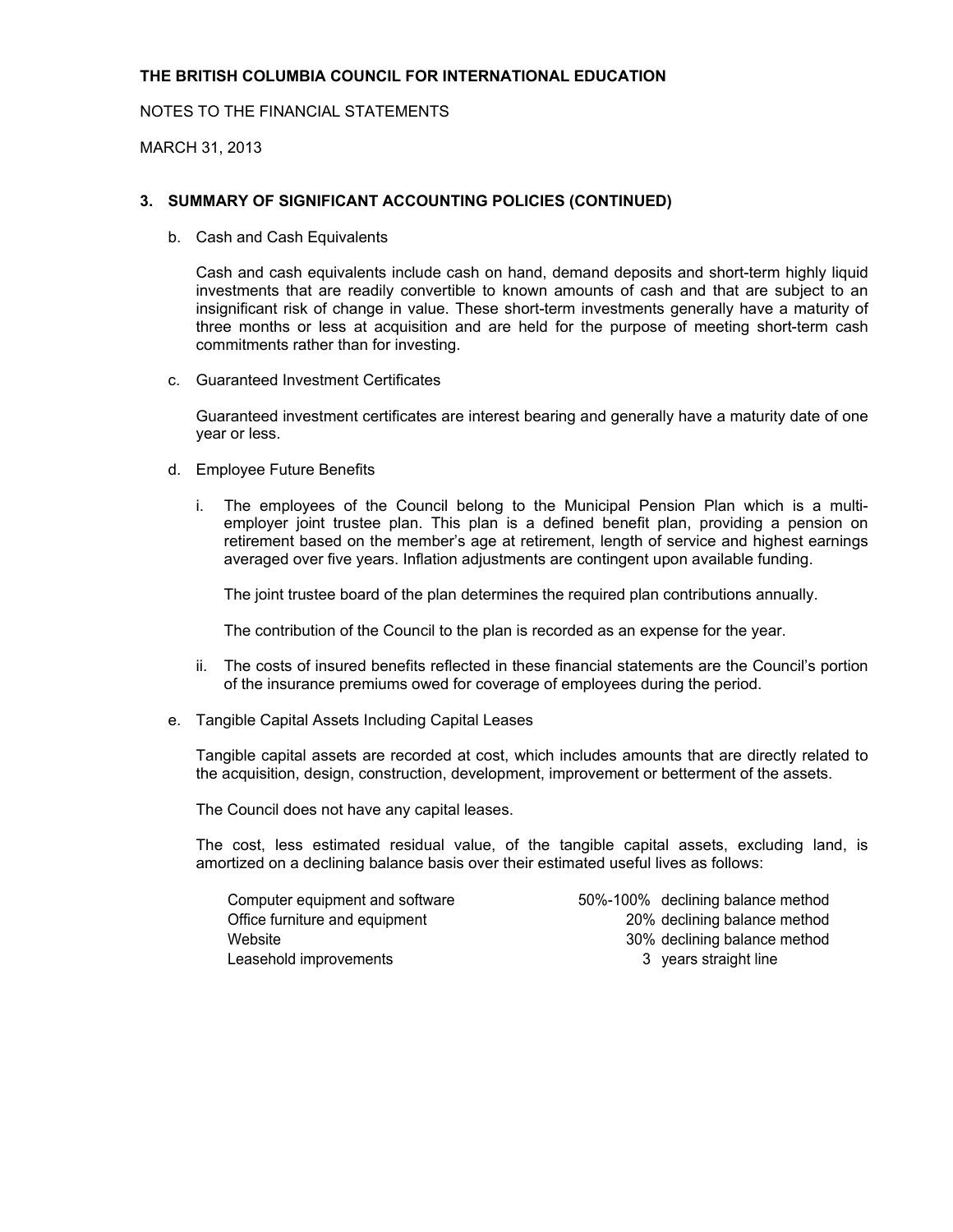NOTES TO THE FINANCIAL STATEMENTS

MARCH 31, 2013

#### **3. SUMMARY OF SIGNIFICANT ACCOUNTING POLICIES (CONTINUED)**

e. Tangible Capital Assets Including Capital Leases (Continued)

Tangible capital assets are written down when conditions indicate that they no longer contribute to the Council's ability to provide goods and services, or when the value of future economic benefits associated with the tangible capital assets are less than their net book value. The net write-downs are accounted for as expenses in the statement of operations. No write downs were recorded during the year.

Contributed capital assets are recorded into revenues at their fair market value on the date of donation, except in circumstances where fair value cannot be reasonably determined, which are then recognized at nominal value. Transfers of capital assets from related parties are recorded at carrying value. No contributed capital assets were received during the year.

f. Prepaid Expenses

Prepaid expenses include prepaid insurance, rental facilities, and travel and mission expenses and are charged to expense over the periods that are expected to benefit from the expense.

g. Funds and Reserves

Certain amounts, as approved by the Board of Directors, are set aside in accumulated surplus for future operating and capital purposes. Transfers to/from funds and reserves are an adjustment to the respective fund when approved.

h. Revenue Recognition

Revenues are recognized in the period in which the transactions or events occurred that gave rise to the revenues. All revenues are recorded on an accrual basis, except when the accruals cannot be reasonably determined or collection is reasonably assured.

Government transfers are recognized as revenues when the transfer is authorized, any eligibility criteria are met, and reasonable estimates of the amounts can be made. Transfers are recognized as deferred revenue when amounts have been received but not all eligibility criteria or stipulations have been met.

Restricted contributions are deferred and recognized as revenue as the related stipulations in the agreement are met. Such amounts are reported as deferred revenue until the stipulation has been met.

#### i. Foreign Currency Translation

Foreign currency transactions are translated at the exchange rate prevailing at the date of the transactions unless hedged by forward contracts that specify the rate of exchange. Monetary assets and liabilities denominated in foreign currencies are translated into Canadian dollars at the exchange rate prevailing at year-end. Adjustments to revenue or expense transactions arising as a result of foreign currency translation are credited or charged to operations at the time the adjustments arise. The Council does not undertake any currency hedges.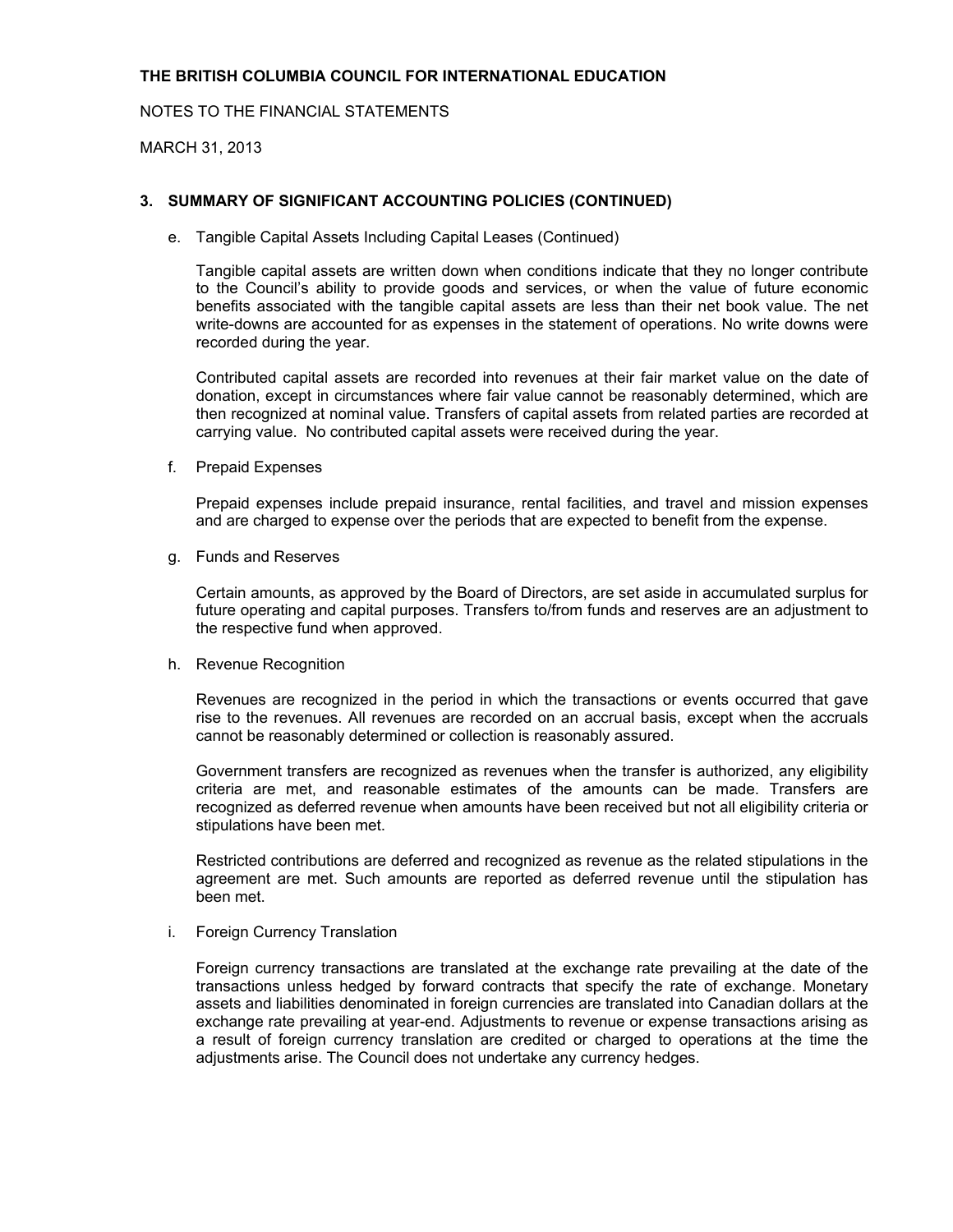## NOTES TO THE FINANCIAL STATEMENTS

MARCH 31, 2013

### **3. SUMMARY OF SIGNIFICANT ACCOUNTING POLICIES (CONTINUED)**

j. Measurement Uncertainty

The preparation of financial statements requires management to make estimates and assumptions that affect the reporting amounts of assets and liabilities, and disclosure of contingent assets and liabilities, at the date of the financial statements and the reported amounts of the revenues and expenses during the period. Items requiring the use of significant estimates include the useful life of capital assets and related amortization and estimated employee benefits.

Estimates are based on the best information available at the time of preparation of the financial statements and are reviewed periodically to reflect new information as it becomes available. Measurement uncertainty exists in these financial statements. Actual results could differ from these estimates.

k. Financial Instruments

#### *Measurement*

Financial assets originated or acquired, or financial liabilities issued or assumed are initially measured at their fair values. In the case of a financial asset or financial liability not being subsequently measured at fair value, the initial fair value will be adjusted for financing fees and transaction costs that are directly attributable to its origination, acquisition, issuance or assumption. Transaction costs of financial instruments measured at fair value are expensed.

The Council subsequently measures its financial assets and liabilities at amortized cost, except for investments in equity instruments that are quoted in an active market, which are measured at fair value. Unrealized gains and losses from changes in fair value are recognized in the statement of remeasurement gains and losses until the respective investment is ultimately disposed of, at which time the cumulative gain or loss is recognized in the statement of operations.

Financial assets measured at amortized cost include cash, guaranteed investment certificates, and accounts receivable.

Financial liabilities measured at amortized cost include accounts payable.

#### *Impairment*

At the end of each reporting period, the Council assesses whether there are any indications that a financial asset measured at cost or amortized cost may be impaired. When there is an indication of impairment, the Council determines whether a significant adverse change has occurred during the period in the expected timing or amount of future cash flows from the financial asset and, in which case, the carrying amount of the asset is reduced to the highest expected value that is actually recoverable from the asset either by holding that asset, by its sale, or by exercising the right to any collateral (net of cost). The carrying amount of the asset is reduced directly or through the use of an allowance account and the amount of the reduction is recognized as an impairment loss in net income. A write down of a portfolio investment to reflect a loss in value is not reversed for a subsequent increase in value.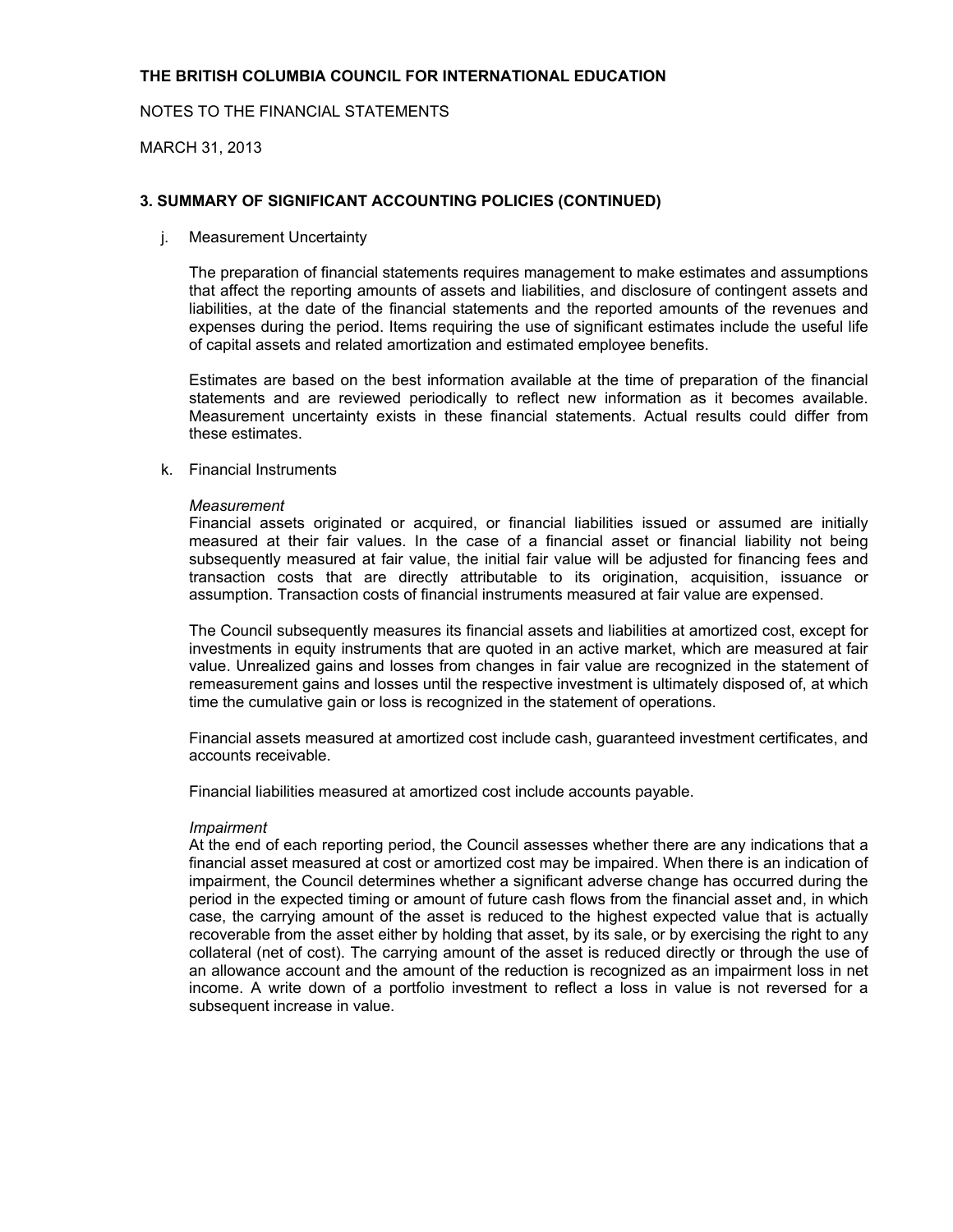MARCH 31, 2013

#### **3. SUMMARY OF SIGNIFICANT ACCOUNTING POLICIES (CONTINUED)**

k. Financial Instruments (Continued)

#### *Derecognition*

A financial liability or a part of a financial liability is removed from the statement of financial position when it is extinguished (i.e. when the obligation is discharged or cancelled, or expires). The difference between the carrying amount of that financial liability extinguished or transferred to another party and the fair value of the consideration paid, including any non-cash assets transferred, liabilities assumed or equity instruments issued, is recognized in net income for the period.

#### **4. CASH AND CASH EQUIVALENTS**

|    |                                                                                                                                                                                                                                                                                                                                                 |   | 2013    | 2012          |
|----|-------------------------------------------------------------------------------------------------------------------------------------------------------------------------------------------------------------------------------------------------------------------------------------------------------------------------------------------------|---|---------|---------------|
|    | Unrestricted cash and demand deposits                                                                                                                                                                                                                                                                                                           | S | 284,164 | \$<br>250,092 |
| 5. | <b>GUARANTEED INVESTMENT CERTIFICATES</b>                                                                                                                                                                                                                                                                                                       |   |         |               |
|    |                                                                                                                                                                                                                                                                                                                                                 |   | 2013    | 2012          |
|    | Guaranteed investment certificates bear interest at rates ranging<br>from $1.30\%$ to $1.55\%$ (weighted average $1.35\%$ ), are non-<br>redeemable for twelve months and have maturity dates to February<br>14, 2014. Of the total, \$35,545 has been pledged as security for the<br>Council's outstanding Visa commitments from time to time. |   | 641.847 | \$<br>367,634 |

#### **6. EMPLOYEES' PENSION PLAN AND BENEFITS PLAN**

The Council contracts out its employee and payroll services under a fee arrangement currently with Capilano University ("CU"). Under this arrangement, the Council's employees are considered employees of CU. Employee compensation costs invoiced to the Council include employee salaries and related pension and employment benefits as determined by CU. Any funding adjustments are reflected ongoing in the CU's invoices to the Council.

a. Retirement Benefits - Pension Plan

The Council and its employees contribute to the Municipal Pension Plan which is a multiemployer plan in accordance with the Public Sector Pension Plan Act. The plan provides defined pension benefits to employees based on their length of service and employee's salary. The contribution rate for eligible employees is 7.8% of the employee's salary until the yearly insurable earnings is reached, increasing to 9.3% thereafter. The Council matches contributions to the plan at the rate of 8.74% and 9.78% respectively of the eligible employee's salary. As the plan is not under the Council's control, no pension liability, other than amounts invoiced, is included in the financial statements. The Council paid \$42,577 (2012 - \$52,760) for employer contributions to the plan for fiscal 2013.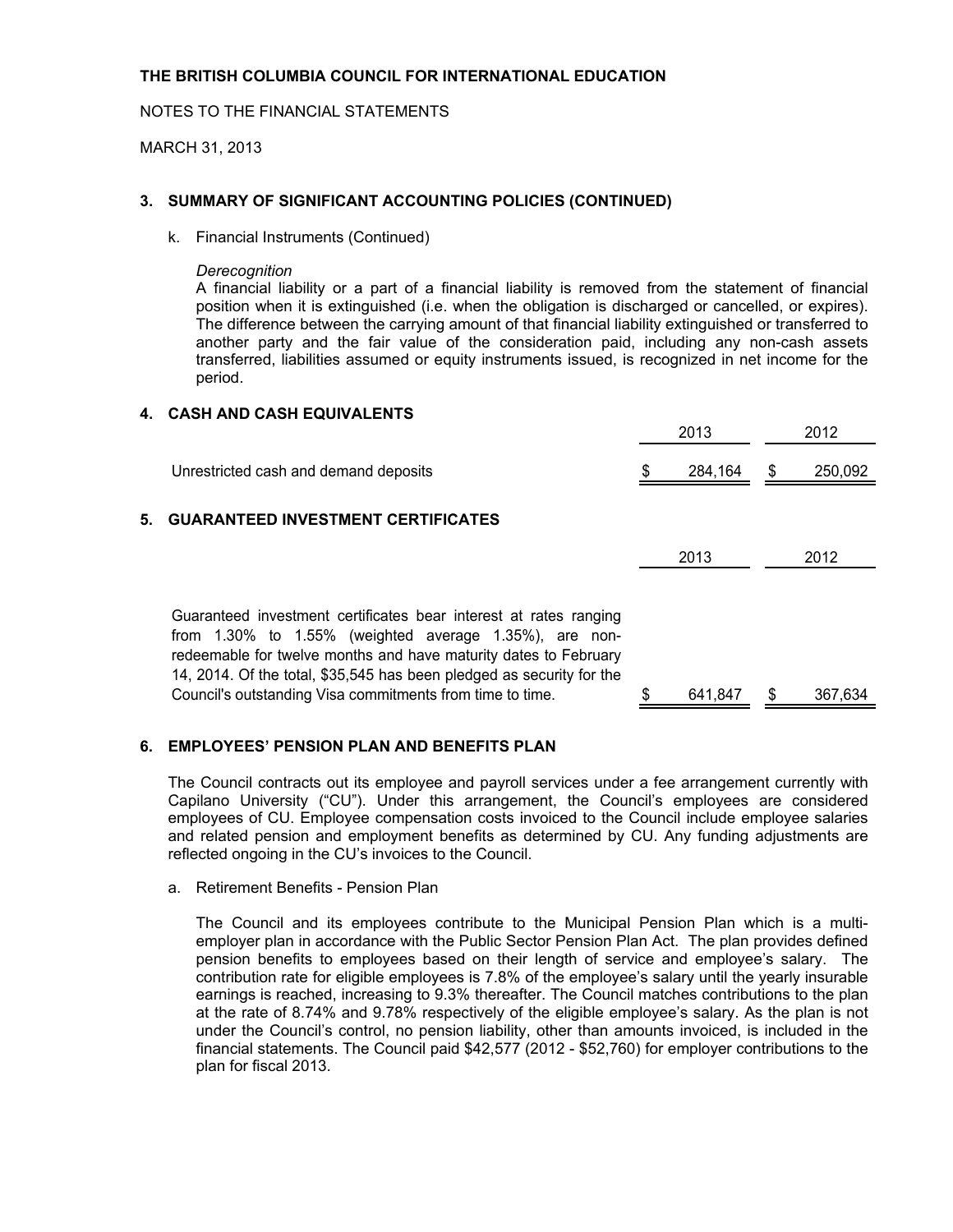NOTES TO THE FINANCIAL STATEMENTS

MARCH 31, 2013

### **6. EMPLOYEES' PENSION PLAN AND BENEFITS PLAN (CONTINUED)**

b. Other Employee Benefits

The Council has entered into an employment contract with its Executive Director ("ED") which provides for administrative leave of one full month of paid compensation for each year of completed service from October 2007, and a severance package of one full year's salary plus benefits should the ED terminate his employment for specified reasons. The contract also provides that the severance package will be fully payable on the termination of employment for any reason after the completion of five full years of service.

Payroll liabilities include a provision for accrued administrative leave of \$79,350 as at March 31, 2013. The estimated payout of the severance entitlement is \$238,050 as at March 31, 2013.

The Council provides for its employees life insurance, disability and health care benefits which are funded by monthly premium payments to independent benefit providers. The benefits cease upon termination of employment with the Council. The Council currently has no long-term commitments with these benefit provisions.

#### **7. COMMITMENTS**

The Council has entered into operating leases for premises and office equipment pursuant to agreements extending to September 2018. Repayments over the remaining terms are due as follows:

| YEAR ENDED MARCH 31, | <b>PREMISES</b> | <b>OFFICE</b><br><b>EQUIPMENT</b> | <b>TOTAL</b>  |
|----------------------|-----------------|-----------------------------------|---------------|
|                      |                 |                                   |               |
| 2014                 | \$<br>92,050    | \$<br>11,206                      | \$<br>103,256 |
| 2015                 | 92,050          | 11,206                            | 103,256       |
| 2016                 | 93,890          | 11,206                            | 105,096       |
| 2017                 | 94,504          | 11,206                            | 105,710       |
| 2018                 | 23,626          | 5,603                             | 29,229        |
|                      | \$<br>277,990   | \$<br>33,618                      | \$<br>311,608 |
|                      |                 |                                   |               |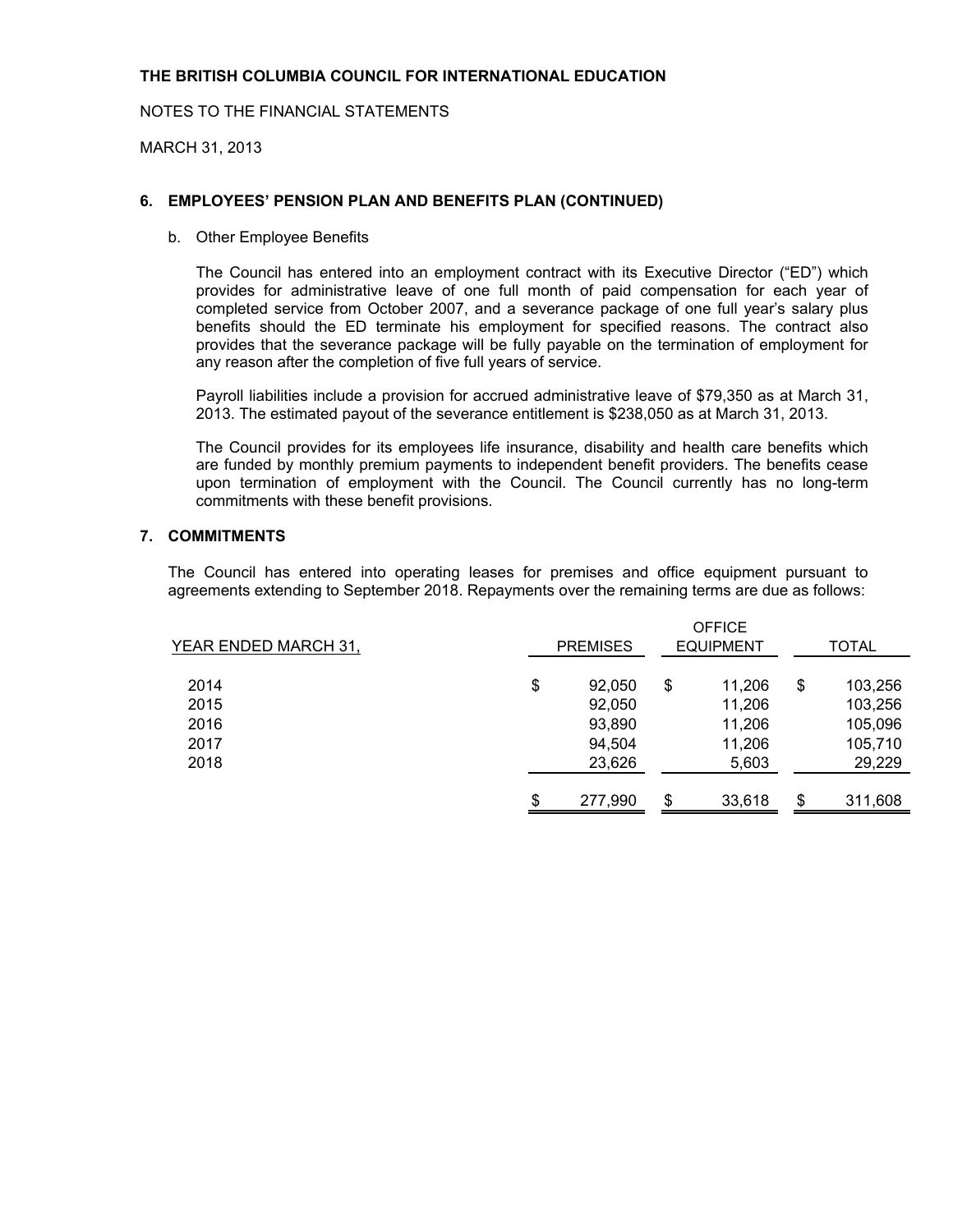MARCH 31, 2013

### **8. DEFERRED REVENUE**

Deferred revenues represent externally restricted contributions received by the Council for the EQA program or for future general operating expenses.

The following is a summary of externally restricted funds received.

|                                     | MARCH 31, 2013 |            |    |                    |       |            |  |
|-------------------------------------|----------------|------------|----|--------------------|-------|------------|--|
|                                     |                | <b>EQA</b> |    | <b>BCCIE</b>       | TOTAL |            |  |
| Deferred revenue                    |                |            |    |                    |       |            |  |
| beginning of the year               | \$             | 61,500     | \$ |                    | \$    | 61,500     |  |
| Net increase in deferred revenue    |                | 28,500     |    | 11,498             |       | 39,998     |  |
| Deferred revenue<br>end of the year |                | 90,000     | \$ | 11,498             | \$    | 101,498    |  |
|                                     |                |            |    |                    |       |            |  |
|                                     | MARCH 31, 2012 |            |    |                    |       |            |  |
|                                     |                |            |    | Restated - Note 10 |       |            |  |
|                                     |                | <b>EQA</b> |    | <b>BCCIE</b>       |       | TOTAL      |  |
| Deferred revenue                    |                |            |    |                    |       |            |  |
| beginning of the year               | \$             | 316,600    | \$ |                    | \$    | 316,600    |  |
| Net revenue recognized in the year  |                | (255, 100) |    |                    |       | (255, 100) |  |
|                                     |                |            |    |                    |       |            |  |
| Deferred revenue<br>end of the year |                | 61,500     | \$ |                    |       | 61,500     |  |

The Council is the administrator of the EQA program. This is a program that has been implemented in conjunction with the British Columbia Provincial Government ("the Government") and is British Columbia's brand for quality post-secondary education. The EQA is a voluntary mechanism available to all eligible public and private post-secondary institutions in British Columbia. The EQA designation provides for a standard logo that can be recognized as an assurance of quality. Designation is based on an institution having met or exceeded existing quality assurance standards and being in good standing with both the Ministry and the applicable body. The agreement with the Government stipulates that the program is to be self-sustaining by 2014.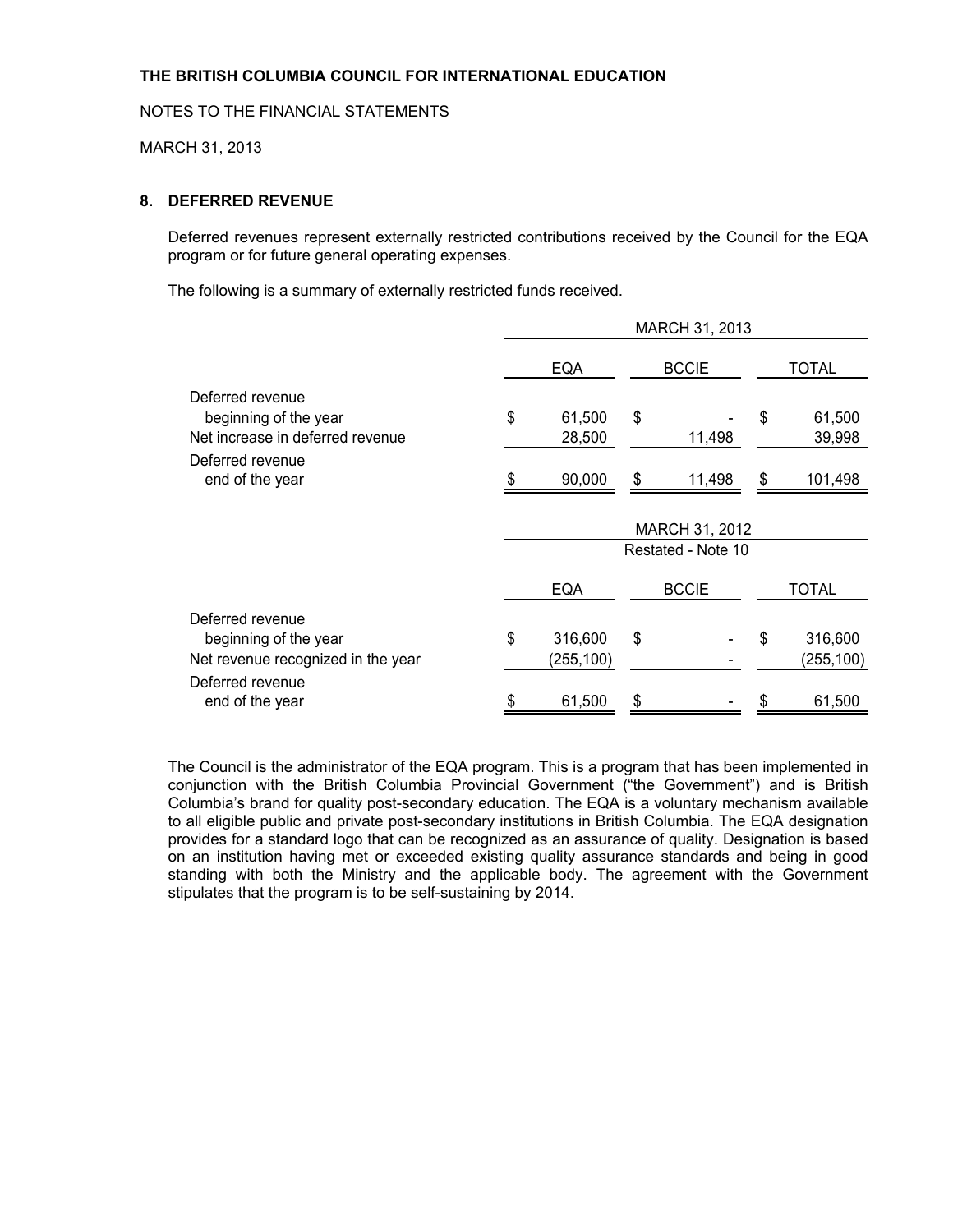NOTES TO THE FINANCIAL STATEMENTS

MARCH 31, 2013

#### **9. TANGIBLE CAPITAL ASSETS**

| <b>MARCH 31, 2013</b>    | <b>WEBSITE</b> | <b>FURNITURE</b><br><b>AND</b><br><b>EQUIPMENT</b> | <b>COMPUTER</b><br><b>HARDWARE</b><br><b>AND</b><br><b>SOFTWARE</b> | LEASEHOLD<br><b>IMPROVEMENTS</b> | <b>TOTAL</b>  |
|--------------------------|----------------|----------------------------------------------------|---------------------------------------------------------------------|----------------------------------|---------------|
| Cost                     |                |                                                    |                                                                     |                                  |               |
| Opening balance          | \$<br>91,511   | \$<br>75,625                                       | \$<br>60,672                                                        | \$<br>44,683                     | \$<br>272,491 |
| Additions                |                | 1,079                                              |                                                                     | 12,112                           | 13,191        |
| Closing balance          | 91,511         | 76,704                                             | 60,672                                                              | 56,795                           | 285,682       |
| Accumulated amortization |                |                                                    |                                                                     |                                  |               |
| Opening balance          | 35,980         | 29,717                                             | 58,101                                                              | 44,683                           | 168,481       |
| Amortization             | 16,659         | 9,289                                              | .414                                                                | 2,019                            | 29,381        |
| Closing balance          | 52,639         | 39,006                                             | 59,515                                                              | 46,702                           | 197,862       |
| Net book value           | 38,872         | 37,698                                             | 1,157                                                               | 10,093                           | 87,820        |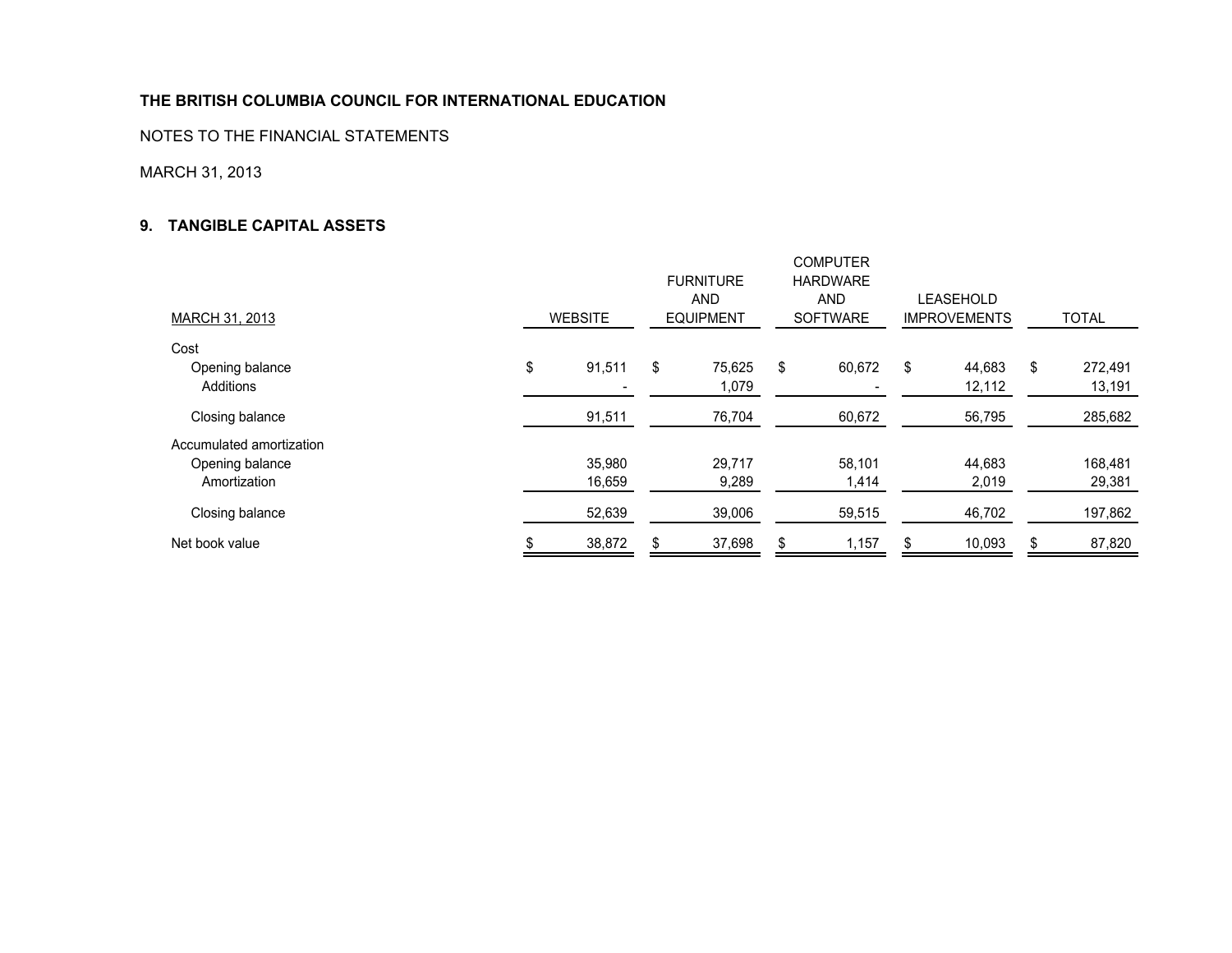NOTES TO THE FINANCIAL STATEMENTS

## MARCH 31, 2013

## **9. TANGIBLE CAPITAL ASSETS (CONTINUED)**

| MARCH 31, 2012                                              | <b>WEBSITE</b>         | <b>FURNITURE</b><br><b>AND</b><br><b>EQUIPMENT</b> | <b>COMPUTER</b><br><b>HARDWARE</b><br><b>AND</b><br><b>SOFTWARE</b> | LEASEHOLD<br><b>IMPROVEMENTS</b> | <b>TOTAL</b>            |
|-------------------------------------------------------------|------------------------|----------------------------------------------------|---------------------------------------------------------------------|----------------------------------|-------------------------|
| Cost                                                        |                        |                                                    |                                                                     |                                  |                         |
| Opening balance<br>Additions                                | \$<br>55,037<br>36,474 | \$<br>75,625                                       | \$<br>57,838<br>2,834                                               | \$<br>44,683                     | \$<br>233,183<br>39,308 |
| Closing balance                                             | 91,511                 | 75,625                                             | 60,672                                                              | 44,683                           | 272,491                 |
| Accumulated amortization<br>Opening balance<br>Amortization | 19,997<br>15,983       | 18.240<br>11,477                                   | 51,713<br>6,388                                                     | 29,788<br>14,895                 | 119,738<br>48,743       |
| Closing balance                                             | 35,980                 | 29,717                                             | 58,101                                                              | 44,683                           | 168,481                 |
| Net book value                                              | 55,531                 | 45,908                                             | 2,571                                                               |                                  | 104,010                 |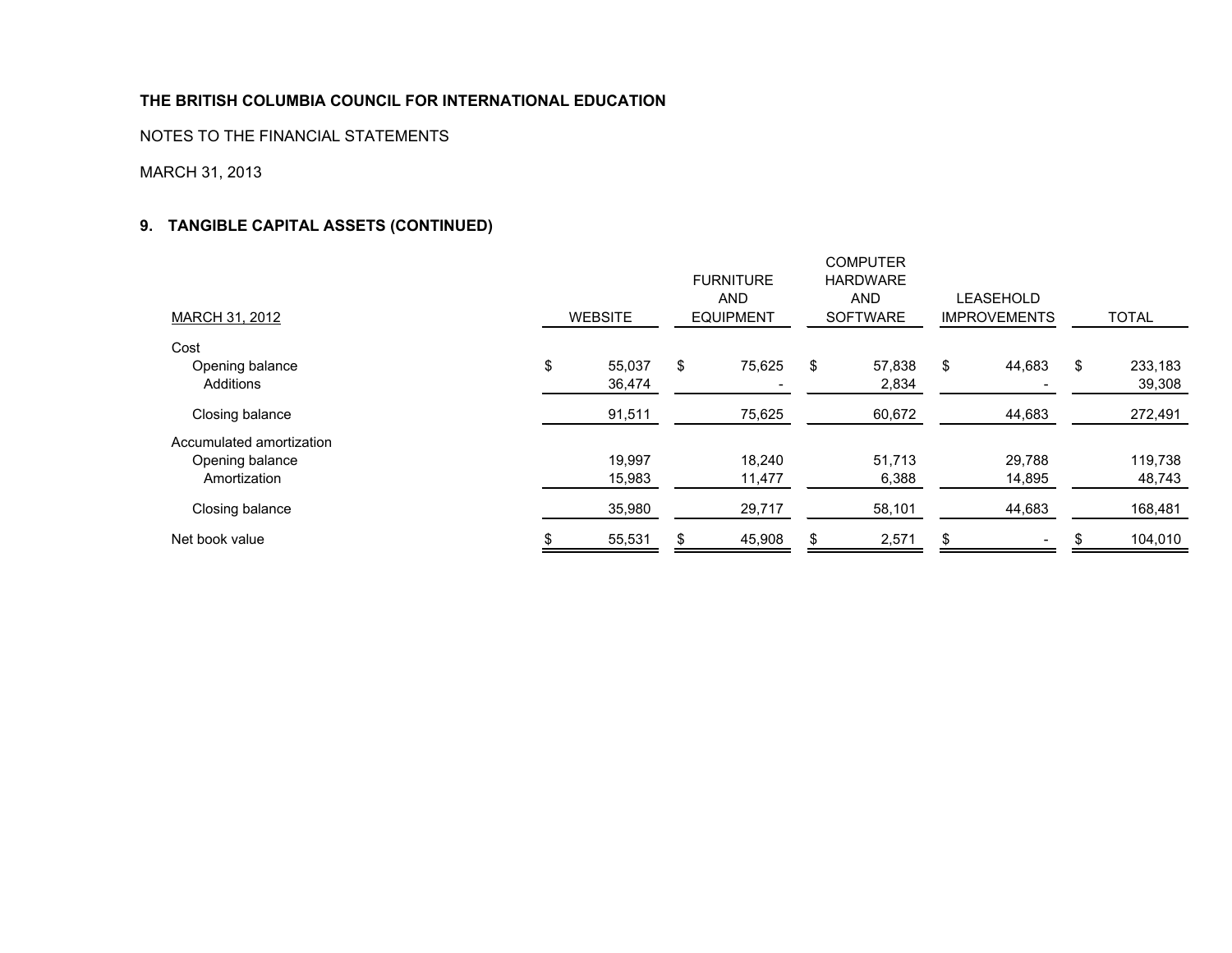MARCH 31, 2013

#### **10. COMPARATIVE FIGURES**

The comparative figures as at March 31, 2012 have been restated to reflect the retroactive adoption of accounting for externally restricted contributions as deferred revenue (Note 3 (a)), and recognize them in revenues as the related expenditures are incurred or service provided. The impact of this change on the accumulated surplus of the Council is summarized in Note 11 to the financial statements.

## **11. ACCUMULATED SURPLUS**

|                                                                                                                             |      | MARCH 31, |    |                       |
|-----------------------------------------------------------------------------------------------------------------------------|------|-----------|----|-----------------------|
|                                                                                                                             | 2013 |           |    | 2012                  |
|                                                                                                                             |      |           |    | Restated -<br>Note 10 |
| Accumulated surplus beginning of the year<br>as originally reported<br>Adjustments for restricted contributions             | \$   | 391,673   | \$ | 566,747<br>(66, 600)  |
| Accumulated surplus beginning of the year<br>as restated                                                                    |      | 391,673   |    | 500,147               |
| Annual surplus (deficit) for the year<br>as originally reported<br>Adjustments for restricted contributions<br>for the year |      | 309,296   |    | (113, 574)<br>5,100   |
| Annual surplus (deficit) for the year<br>as restated                                                                        |      | 309,296   |    | (108, 474)            |
| Accumulated surplus end of the year                                                                                         |      | 700,969   |    | 391,673               |

As at March 31, 2013 and 2012 there were no restrictions against the Council's accumulated surplus.

#### **12. RELATED PARTY TRANSACTIONS**

The Council had the following transactions with the Government and other government controlled organizations:

|                          | YEAR ENDED MARCH 31, |    |           |  |
|--------------------------|----------------------|----|-----------|--|
|                          | 2013                 |    | 2012      |  |
| Grants from the Province |                      |    |           |  |
| <b>BCCIE</b>             | \$<br>1,300,000      | \$ | 1,250,000 |  |
| EQA                      | 200,000              |    | 250,000   |  |
|                          | 1,500,000            |    | 1,500,000 |  |

The Council had entered into a management contract with a company controlled by its former chief executive officer. The contract provided for a guaranteed remuneration of \$200,000 per calendar year and the reimbursement of expenses at the Group 3 rate. Fees paid during fiscal 2013 aggregated \$Nil (2012 - \$31,920). The chief executive officer waived his entitlement to the balance of fees for 2013 and 2012. The chief executive officer retired December 31, 2011 at which time the contract was terminated. These transactions are considered to be in the normal course of business and are measured at their exchange amounts, being the amounts agreed to by the parties.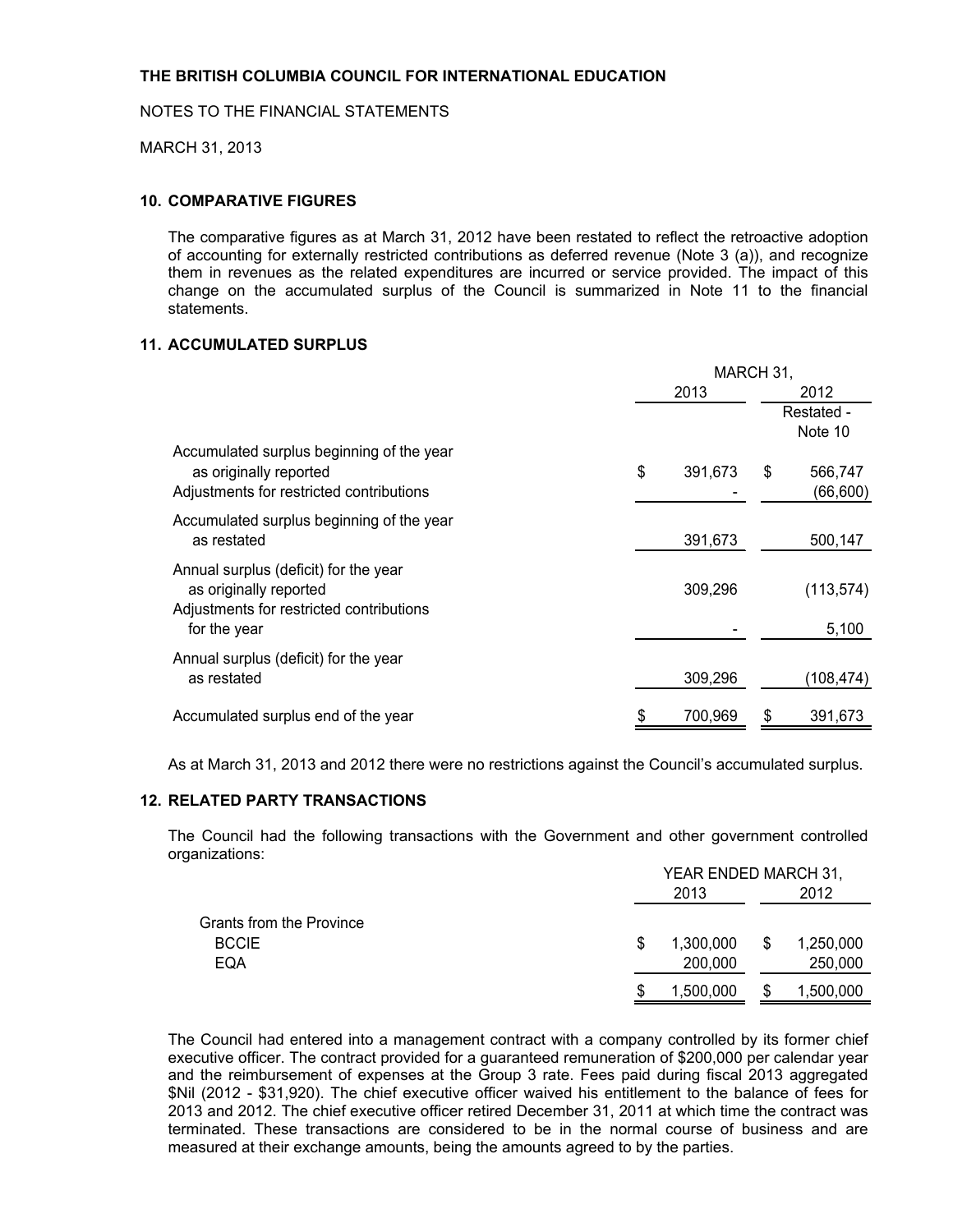#### NOTES TO THE FINANCIAL STATEMENTS

MARCH 31, 2013

## **13. EXPENSES BY OBJECT**

The following is a summary of expenses by object:

|                                    | YEAR ENDED MARCH 31, |           |    |           |  |  |  |  |
|------------------------------------|----------------------|-----------|----|-----------|--|--|--|--|
| <b>EXPENSES</b>                    |                      | 2013      |    | 2012      |  |  |  |  |
| Advertising                        | \$                   | 740       | \$ |           |  |  |  |  |
| Amortization                       |                      | 29,382    |    | 48,743    |  |  |  |  |
| Database and equipment maintenance |                      | 37,010    |    | 25,032    |  |  |  |  |
| Event fees                         |                      | 58,764    |    | 51,309    |  |  |  |  |
| Insurance                          |                      | 4,233     |    | 2,949     |  |  |  |  |
| Leadership and organization        |                      | 6,238     |    |           |  |  |  |  |
| Marketing                          |                      | 153,133   |    | 179,809   |  |  |  |  |
| Office communications              |                      | 55,876    |    | 57,027    |  |  |  |  |
| Office supplies and miscellaneous  |                      | 24,179    |    | 43,865    |  |  |  |  |
| Professional and consulting fees   |                      | 66,168    |    | 192,023   |  |  |  |  |
| Rent and facilities                |                      | 92,345    |    | 101,444   |  |  |  |  |
| Salaries and benefits              |                      | 971,275   |    | 1,094,830 |  |  |  |  |
| Travel and hospitality             |                      | 125,688   |    | 126,097   |  |  |  |  |
|                                    | \$                   | 1,625,031 | \$ | 1,923,128 |  |  |  |  |

#### **14. BUDGETED FIGURES**

The budgeted figures have been provided for comparison purposes and have been derived from the estimates approved by the Board of Directors.

#### **15. FINANCIAL RISK MANAGEMENT**

#### Risks and Concentrations

The Council is exposed to various risks through its financial instruments, without being exposed to concentrations of risk. The following analysis provides a measure of the Council's risk exposure at March 31, 2013.

#### a. Liquidity Risk

Liquidity risk arises if the Council is unable to meet its obligations associated with financial liabilities. The Council is exposed to this risk mainly in respect to its accounts payable. The Council mitigates this risk by preparing and monitoring operating budgets that are used to assist with the planning of cash flows to meet its obligations as they come due.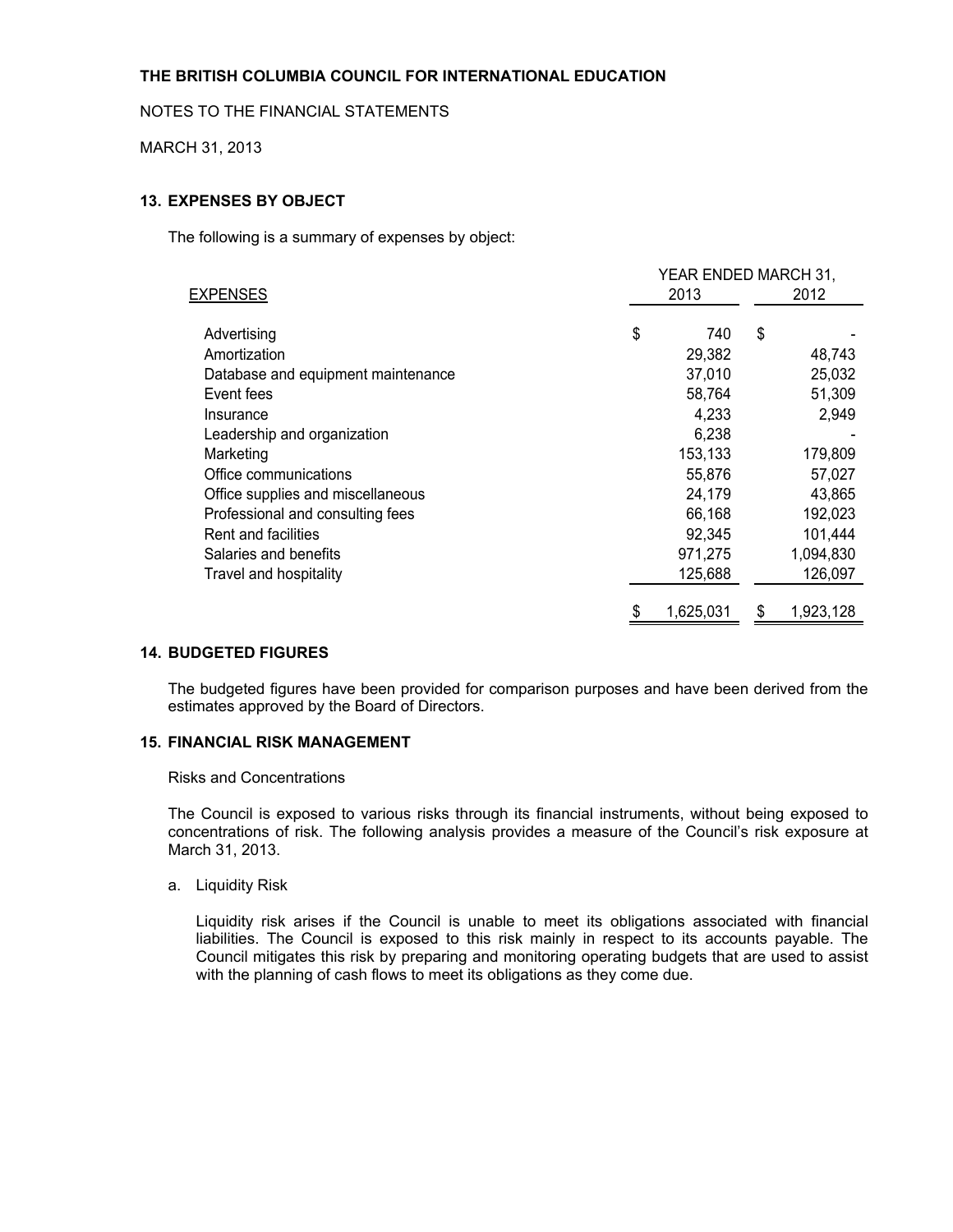#### NOTES TO THE FINANCIAL STATEMENTS

MARCH 31, 2013

#### **15. FINANCIAL RISK MANAGEMENT (CONTINUED)**

b. Credit Risk

Credit risk is the risk that one party to a financial instrument will cause a financial loss for the other party by failing to discharge its obligation.

Cash and cash equivalents, guaranteed investment certificates and accounts receivable are exposed to credit risk due to the potential for counterparties to default on their contractual obligations. The maximum potential loss on these financial instruments equals their carrying value.

The Council mitigates its credit risk exposure by maintaining its cash in major Canadian chartered banks. Accounts receivable are owed from various entities and there is no concentration of risk associated with any particular customer. As at March 31, 2013 there were no overdue account receivable balances.

c. Market Risk

Market risk is the risk that the fair market value or future cash flows of a financial instrument will fluctuate because of changes in market prices. Market risk comprises three types of risk: currency risk, interest rate risk and other price risk. The Council is mainly exposed to interest rate risk and other price risk.

i. *Currency risk* 

Currency risk is the risk that the fair market value or future cash flows of a financial instrument will fluctuate because of changes in foreign exchange rates.

The Council is not exposed to any currency risk and does not maintain any foreign denominated financial currencies.

ii. *Interest rate risk*

Interest rate risk is the risk that the fair value or future cash flow of a financial instrument will fluctuate because of changes in market interest rates. The Council is exposed to interest rate risk on its guaranteed investment certificates ("GICs"), which bear interest at fixed rates which could expose the Council to interest rate price risk. Fluctuations in market interest rates could affect the fair value of these financial instruments.

iii. *Other price risk*

Other price risk is the risk that the fair market value or future cash flows of a financial instrument will fluctuate because of changes in market prices (other than those arising from interest rate risk or currency risk), whether those changes are caused by factors specific to the individual financial instrument traded in the market.

The Council is not exposed to other price risk.